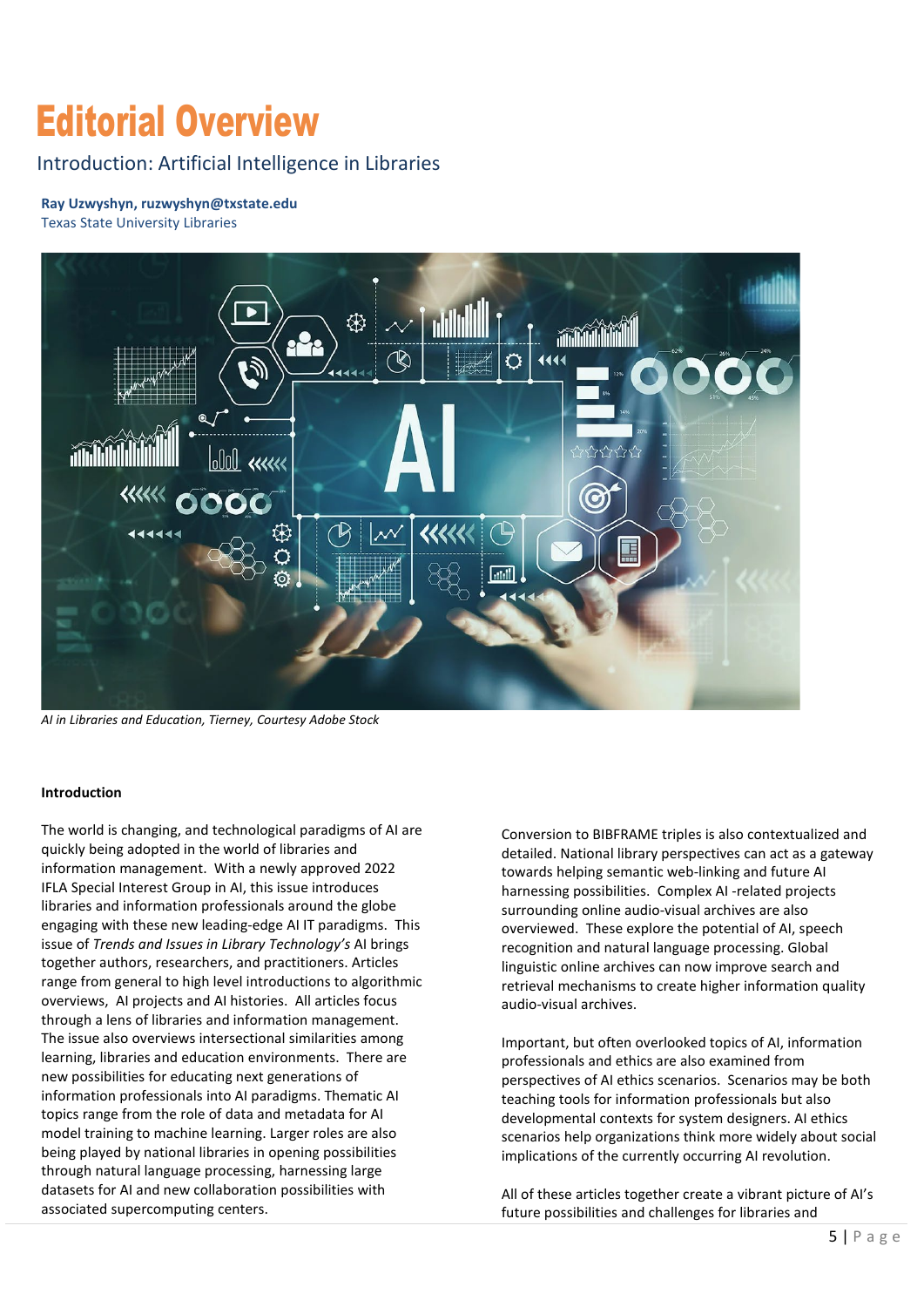paradigms affecting information professions. information centers. From these perspectives, our special issue's authors need to be lauded. They have written insightful historic overviews, but also taken up the pragmatic new challenge of AI. This ranges from the algorithmic and programmatic to larger project management challenges and current new ethical questions arising from AI technologies' sea change in technological

#### **Articles, Authors, and Global AI Perspectives**

 of industrial revolutions (IR, 1-4) She traces these through the last two centuries to our present era and AI. Juja Chakarova begins this special issue of TILT with a broad historical overview of AI beginning with Aristotle's logic and then refocusing Arnold Toynbee's original definition of 'Industrial Revolution'. Toynbee first employed the term 'Industrial Revolution' in the 19th Century and Chakarova frames Toynbee's characterization within historical phases

 ethical considerations, and futures for libraries are also this fourth IR AI phase. Chakarova's overview then sets the stage for the twentieth century AI luminaries from Alan Turing to John McCarthy and Douglas Hofstadter. Current AI definitions, subfields, explored. Chakarova speculates that the fourth Industrial Revolution will combine physical, digital, and biological worlds enabling quantum computing, robotics, cyber physical systems and artificial intelligence. According to Chakarova, we have somewhat unwittingly already entered

 literacies'. This will empower 'Generation AI' with these new and necessary interdisciplinary competencies. Following Chakarova, Lynn Kleinveldt continues focusing this historical optic on AI within present necessary parameters of teaching, learning and libraries. Kleinveldt advocates that library must now add 'Algorithmic (AI) Literacy' to more well-known library literacy areas of 'information' and 'digital

 interdisciplinarity in traditional compartmentalized curricula. 'Algorithmic' Literacy should be organically added to the 'information' and 'digital' literacies already taken up by In her article, Kleinveldt offers a compelling list of rationales for the necessity of AI literacy in larger digital and information literacy curricula in academic libraries, higher education and learning environments. Kleinveldt argues for the library as a natural third place for a previously lost libraries to fill other gaps. Kleinveldt eloquently forwards imperatives of adding algorithmic AI literacy both to Gen AI library schools (i.e., 'i-Schools') and Information Science curriculums. Higher educational institutions need to be taking up these new cyber-physical (robotics), network and artificial intelligence paradigms through academic library interdisciplinary third space curricular perspectives.

 AI from fundamentally important but different angles of data and metadata. The next two articles shift angles and move us to pragmatically realized projects. They approach libraries and



Providing data and metadata in suitable formats is a primary need for AI. This ranges from the training samples needed for 'Machine Learning and Deep Learning' to large scale 'Natural Language Processing'.

intelligence. In their article on 'Digital Transformation, Data Reuse and Heritage Collections at the National Library of Spain', Elena Sánchez Nogales, Alicia Pastrana García and José Carlos Cerdán Medina provide excellent overviews of the National Library of Spain's' (BNE) work in these areas. Nogales, Garcia, and Medina focus on novel forms of institutional cooperation and the new BNElab's work to promote the use and reuse of the national library's (BNE's) resources. This ranges from data, metadata and digital resources hosting to open licenses for Spanish public sector data. These are all needed for areas such as machine learning and artificial

(MareNostrum) is utilized to clean massive WARC data sets. centers collaboration and use and reuse of large datasets. Nogales, Garcia, and Medina's article also focuses on the Spanish Web Archive as a training ground for AI-based Natural Language Processing models. The National Library of Spain has partnered with the Barcelona Supercomputing Center to train Spanish language models using a supercomputer. The most powerful supercomputer in Spain Nogales, Garcia, and Medina detail their fascinating project journey and its use of neural network technology based on Transformer (previously used for the English language natural language processing). Transformer is now trained and refocused towards Spanish datasets to create an AI model that can understand Spanish vocabulary, expression and writing rules on expert levels. The model called *MarIA*  can also understand abstract concepts and infer word meaning from usage contexts. The project is a milestone in the application of artificial intelligence for the Spanish language and a great example of library/supercomputing

Equally foundational, Marcelo Lorca, of the National Congress of Chile, presents an important and detailed set of programmatic steps of the National Library of Chile's